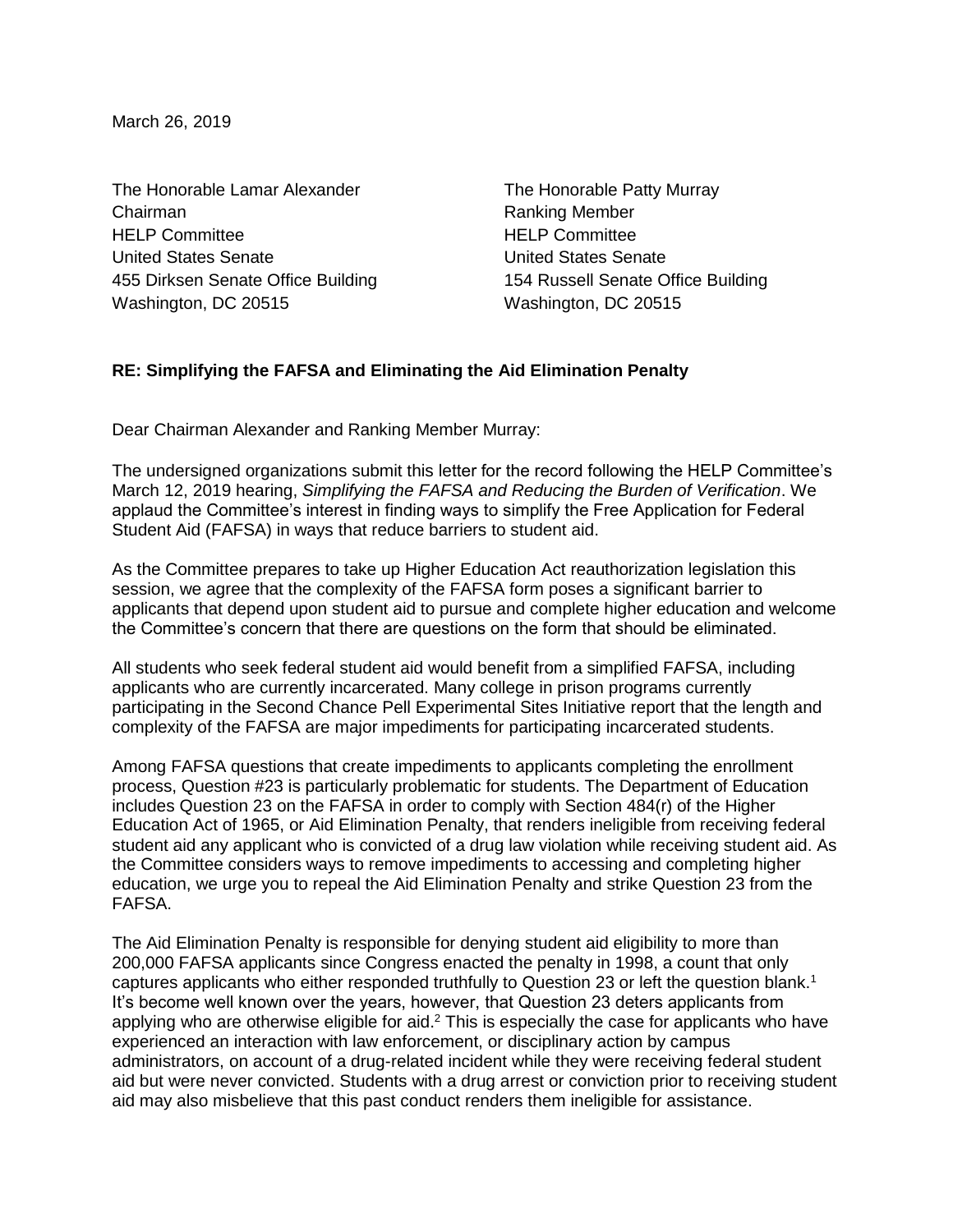Stripping away student aid on account of a drug conviction jeopardizes a student's ability to continue higher education. When a student is forced to drop out of school, they are less likely to retain a stabilizing and enriching environment that higher education provides. States with higher college enrollment have fewer incidents of violent crime, and those states making bigger investments in higher education realized better public safety outcomes.<sup>3</sup> The more education an individual obtains, the less likely they are to be incarcerated.<sup>4</sup> In this regard, enforcement of the Aid Elimination Penalty undermines public safety.

In addition, the Aid Elimination Penalty also undermines people's access to meaningful educational opportunities, with a heightened impact on the people who may already have significantly limited access to those opportunities, in the first place. This also creates, for many people, duplicative punishment that extends far beyond any punishments levied by the criminal justice system. The students affected by the Aid Elimination Penalty have already paid a debt through prison time, fines, probation, or rehabilitation programs, and are therefore punished twice. It is therefore unnecessarily punitive, even more so when you consider that postsecondary schools have internal admissions and student conduct rules in place to address drug law violations or other criminal conduct.

Furthermore, students who do not receive financial aid are not impacted by this provision, meaning that more affluent students are not penalized for a drug conviction in college the same way as middle and low-income students are penalized for the same conduct. As Dr. Scott Taylor told the HELP Committee on March  $12<sup>th</sup>$ , questions on the FAFSA that create barriers to accessing higher education disproportionately affect high risk students from low-income households. Low-income applicants are more likely to require federal student aid in order to successfully enroll in higher education, but, as Dr. Taylor testified, only 45% of low-income students file the FAFSA each year.<sup>5</sup>

The Aid Elimination Penalty also disproportionately affects people of color who apply for federal student aid. Although no more likely to use drugs than other students, African-Americans are more likely to be convicted of a drug law violation<sup>6</sup> that results in suspension of student aid. Indeed, the National Institute on Drug Abuse has found that white students are slightly more likely to have used illegal drugs than Black students.<sup>7</sup>

It has been twenty years since the Aid Elimination Penalty was approved by Congress during a time when it was believed that incarceration and other forms of punishment would reduce demand and supply for illegal drugs. The author of the Aid Elimination Penalty argued in 1998 that making it harder for a student to complete higher education deters the student from engaging in drug-related activity.<sup>8</sup> We now know that imposing legal barriers such as the Aid Elimination Penalty on justice-involved individuals only jeopardizes their ability to succeed.

Individuals with a college education make more money<sup>9</sup> and contribute more to the tax base, while a person with an advanced degree is less likely to seek public assistance or rely on public assistance than a person with fewer years of education.<sup>10</sup> Given these positive outcomes of completing higher education, it makes no sense to jeopardize a student's future on account of a drug conviction.

The Aid Elimination Penalty has had a significant chilling effect on applicants completing the FAFSA, including applicants who are otherwise eligible for aid. The penalty has also contributed to both the real and perceived complexity of the FAFSA. As the Committee looks for ways to simplify the FAFSA and remove barriers to federal student aid, we urge the Committee to repeal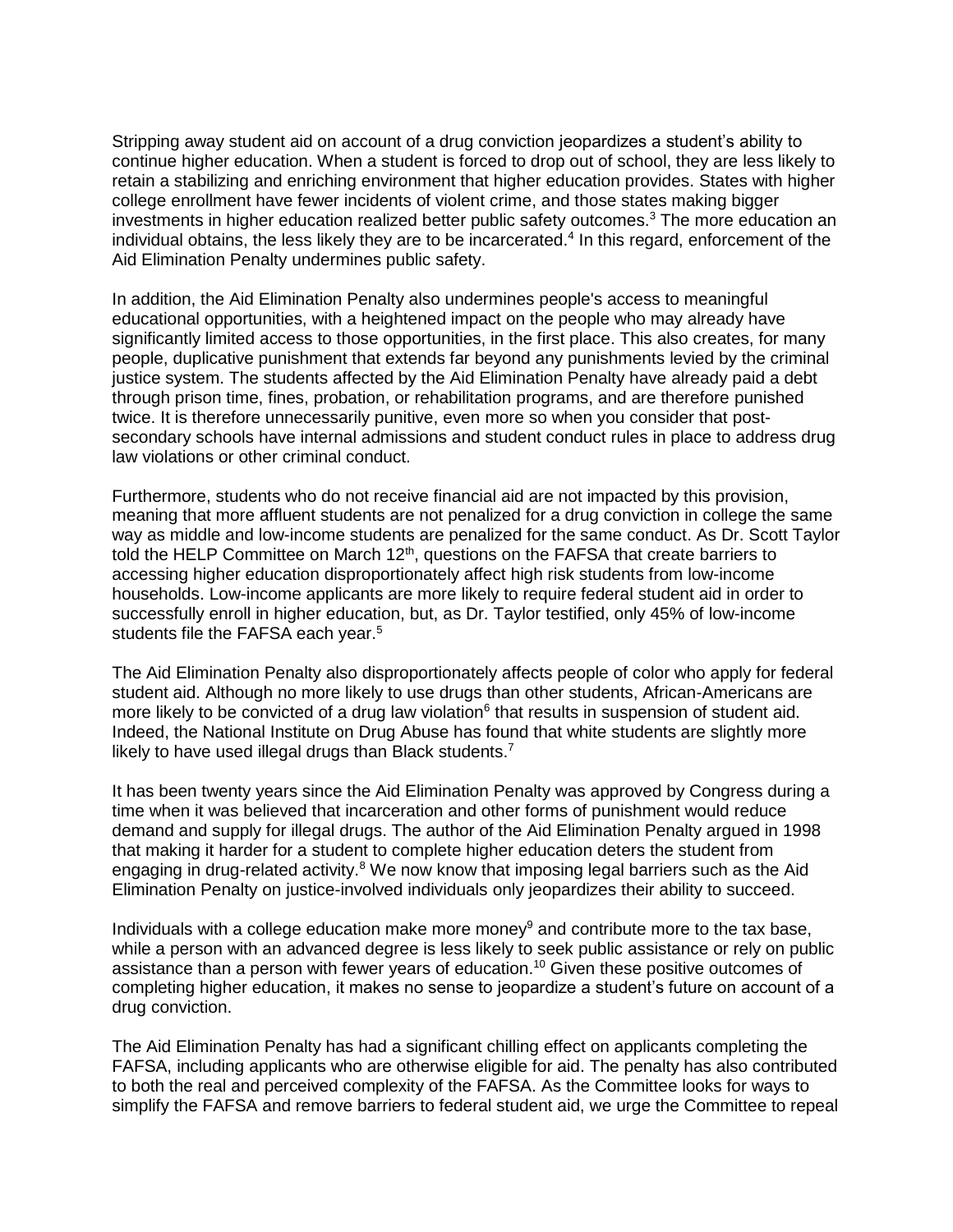the Aid Elimination Penalty and strike Question 23 from the FAFSA as part of any higher education reform legislation that is given consideration.

Sincerely,

## *National Organizations*

American Association of State Colleges and Universities (AASCU) American Civil Liberties Union The Association of State and Federal Directors of Correctional Education Campaign for Youth Justice Center for Law and Social Policy (CLASP) College & Community Fellowship The Correctional Education Association CURE (Citizens United for Rehabilitation of Errants) #Cut50 The Daniel Initiative Drug Policy Alliance The Education Trust Formerly Incarcerated College Graduates Network From Prison Cells To PhD Institute for Higher Education Policy (IHEP) JustLeadership USA Legal Action Center National Association of Criminal Defense Lawyers National Association of Social Workers National Association of Student Financial Aid Administrators National Council of Churches National Employment Law Project National HIRE Network National LGBTQ Task Force Action Fund New America Higher Education Initiative Operation Restoration Prison Cells - To - Professionals Project Liberation Root & Rebound The Sentencing Project Treatment Communities of America

## *State-Based Organizations*

Anti-Recidivism Coalition (California) The Chillon Project, Life University (Georgia) Diocese of San Diego (California) Friends of Guest House (Virginia) Healthy Routines (New York) Impact Justice & Equity Solutions Inc (Florida) Interaction Transition (Washington) Justice Innovations (Maryland)